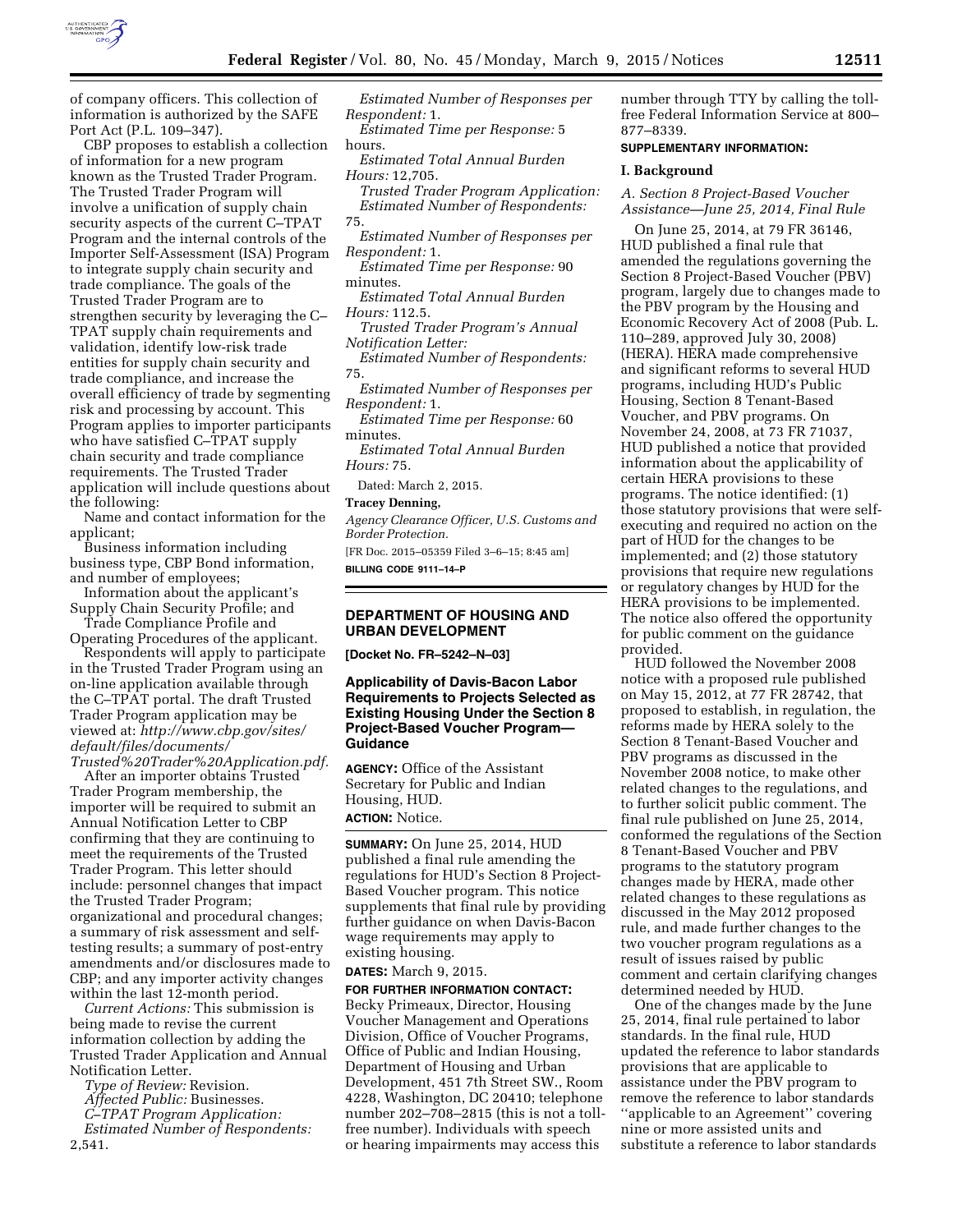''applicable to development (including rehabilitation) of a project comprising'' nine or more assisted units. HUD advised that this language clarifies that Davis-Bacon requirements may apply to existing housing (which is not subject to an Agreement to Enter into Housing Assistance Payments (HAP) Contract) when the nature of any work planned to be performed prior to execution of a HAP Contract, or after HAP Contract execution (within such post-execution period as may be specified by HUD) constitutes development of the project. The final rule also amended the owner certification provision of the regulation to state that repair work on a project selected as an existing project that is performed within such post-execution period as specified by HUD may constitute development activity, and the owner, by execution of the HAP Contract, certifies that at execution and at all times during the term of the HAP Contract, if the repair work is determined to be development activity, the repair work undertaken shall be in compliance with Davis-Bacon wage requirements.

As noted in the Summary, this notice supplements the June 25, 2014 final rule by providing further guidance on the applicability of Davis-Bacon to existing housing.

## *B. Existing Housing Under the PBV Program*

Under the PBV program, a public housing agency (PHA) may provide project-based assistance for existing housing, as well as for newly constructed or rehabilitated housing. This provision was put in place by the Quality Housing and Work Responsibility Act of 1998 (Pub. L. 105– 276, approved October 21, 1998) as further revised by the Fiscal year 2001 Departments of Veterans Affairs and Housing and Urban Development and Independent Agencies Appropriations Act (Pub. L. 106–377, approved October 27, 2000) and implemented by HUD final rule published on October 13, 2005, at 70 FR 59892. In accordance with the 2005 final rule, to qualify as ''existing housing'', the units must already exist and substantially comply with HUD's housing quality standards (HQS) on the proposal selection date, which is the date the PHA gives written notice to the owner that the owner's proposal has been selected. The units must fully comply with the HQS before execution of the HAP contract.

## *C. Section 12(a) of the United States Housing Act of 1937*

HUD's Section 8 program, including the PBV program, is subject to statutory

labor standards provisions in section 12(a) of the U.S. Housing Act of 1937 (1937 Act) (42 U.S.C. 1437j(a)). Section 12(a) provides in relevant part as follows:

Any contract for loans, contributions, sale, or lease pursuant to this Act. . . shall . contain a provision that not less than the wages prevailing in the locality, as predetermined by the Secretary of Labor pursuant to the Davis-Bacon Act (49 Stat. 1011), shall be paid to all laborers and mechanics employed in the development of the project involved (including a project with nine or more units assisted under section 8 of this Act, where the public housing agency or the Secretary and the builder or sponsor enter into an agreement for such use before construction or rehabilitation is commenced).

Under the Davis-Bacon Act, Davis-Bacon prevailing wage rates determined by the United States Department of Labor apply to construction (including rehabilitation) contracts in excess of \$2000.

### **II. Applicability of Davis-Bacon Wage Requirements**

# *A. Applicability in Development of Existing Project-Based Voucher Units*

As noted above, to ensure statutory compliance, the June 25, 2014, final rule revised the cross-reference to the labor standards in § 983.4 (entitled ''Crossreference to other Federal requirements'') to clarify that even though an ''Agreement to Enter into Housing Assistance Payments Contract'' is not executed for existing housing projects, Davis-Bacon requirements may still apply, and revised § 983.210 (entitled ''Owner certification'') to provide for an owner certification that repair work that is undertaken on an existing housing project and is determined to be development activity shall be in compliance with Davis-Bacon requirements. The preamble to the June 25, 2014, final rule clarifies that Davis-Bacon requirements may apply to existing PBV units when the nature of any work planned to be performed prior to HAP contract execution or within a HUD-defined post HAP contract execution period constitutes *development* of the project.

# *B. Development of the Section 8 Project*

The term ''development'' is defined in the PBV program as construction or rehabilitation of PBV housing after the proposal selection date. HUD has found that given the current, broad definition of ''existing housing'', the potential for circumvention of rehabilitation program requirements exists. These requirements include compliance with labor standards when rehabilitation of existing housing is contemplated in

connection with the placement of units under Section 8. The potential circumvention stems from the fact that PHAs can classify a project as ''existing housing'' and this classification does not preclude owners and developers from performing work that may fall within the scope of Davis-Bacon. Both the PBV Final Rule and this Notice make clear that Davis-Bacon requirements cannot be avoided simply by classifying a project as an existing housing project under the PBV regulation.

The scope and timing of the contemplated development work are important measures in determining whether Davis-Bacon requirements apply to existing housing under the PBV program.

### 1. Scope

''Scope'' refers to the elements of the proposed work, that is, the specific activities that are involved. An analysis of the scope of the proposed work is performed by the relevant PHA to determine if such work represents ''development'' for purposes of determining the applicability of Davis-Bacon wage rates to existing housing undergoing construction or reconstruction activity within the time period discussed below in Section B.2. of this Notice.

Development work is subject to Davis-Bacon wage rates, and, when used in reference to public housing, ''development'' is defined in section 3(c)(1) of the 1937 Act as any or all undertakings necessary for planning, land acquisition, demolition, construction, or equipment, in connection with a low-income housing project. Section 3(c)(1) also states that ''construction activity'' in connection with a low-income housing project may be confined to the reconstruction, remodeling, or repair of existing buildings.

The 1937 Act defines ''development'' only as the term is used in reference to public housing. However, the 1937 Act also applies Davis-Bacon requirements to ''development'' of projects under Section 8 of the Act, such as PBV projects. It is HUD's position, therefore, that the term ''development'', as applied to work subject to Davis-Bacon requirements on Section 8 projects, encompasses work on a Section 8 project that is comparable to the scope of work that HUD has previously determined constitutes development of a public housing project. Accordingly, work that constitutes remodeling that alters the nature or type of housing units in a PBV project, reconstruction, or a substantial improvement in the quality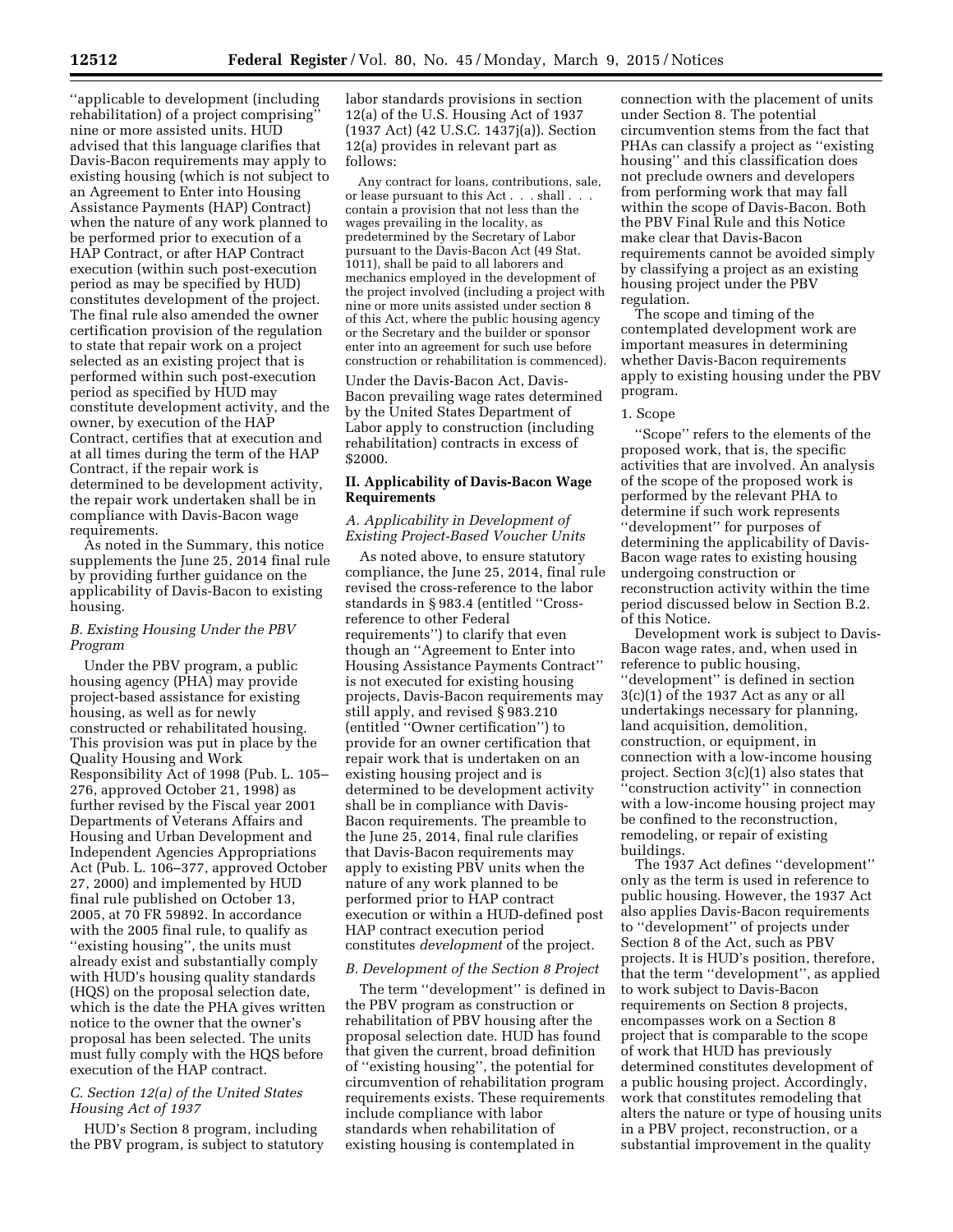or kind of original equipment and materials, falls within the purview of ''development''. Development activity on a PBV project does not include replacement of equipment and materials rendered unsatisfactory because of normal wear and tear by items of substantially the same kind.

### 2. Timing

Development work planned to be carried out after the proposal selection date (either before or after execution of the HAP contract) within a period reasonably viewed as one in which the Section 8 housing is being developed (as opposed to being maintained, repaired or updated years after original placement of the units under Section 8), is an important factor in analyzing whether the work requires payment of Davis-Bacon wages to laborers and mechanics employed to perform such work. It has long been HUD's position, consistent with the intent to privatize responsibility for housing for lowincome persons under the Section 8 program, that once a Section 8 housing project has been initially developed and placed under a HAP Contract, a decision by the owner to repair or rehabilitate the housing as it ages is not continued ''development'' of the Section 8 project and is not subject to Davis-Bacon wage requirements under Section 12 of the 1937 Act.

HUD has determined that any development initiated on existing units within 18 months after the effective date of the HAP Contract on projects consisting of 9 or more units assisted under a PBV HAP Contract is considered development for purposes of Davis-Bacon wage rate applicability and such wages must be paid to laborers and mechanics employed to perform development work in connection with this initial placement of the project under a Section 8 contract.

# *C. PBV Existing Housing and the Rental Assistance Demonstration Program (RAD)*

Under HUD's final Notice announcing the RAD program (PIH–2012–32 (HA)),1 issued July 2, 2013, the second component of the RAD program (RAD II) consisted of conversions of Section 8 Tenant Protection Vouchers in projects with expiring or terminating Rent Supplement, Rental Assistance Program, or Section 8 Moderate Rehabilitation contracts to PBVs. The final RAD Notice specifically provided that conversion of public housing projects under the first component of the RAD program would

be subject to Davis-Bacon wage requirements. The last paragraph of Section 3.5 of the final RAD Notice states that all regulatory and statutory requirements of the PBV program in 24 CFR part 983 apply to conversions carried out under RAD II (with certain exceptions not relevant to this guidance) but did not directly address the applicability of Davis-Bacon wage requirements to RAD II projects. Language on Davis-Bacon requirements elsewhere in the RAD Notice may have led to uncertainty regarding the applicability of Davis-Bacon requirements for RAD II projects that met the PBV definition of existing housing. This Notice makes clear that, as more specifically discussed above in Section II. B., rehabilitation constitutes ''development'' of a Section 8 project, including projects where the rehabilitation is contemplated as part of the conversion of an existing project to a PBV contract under RAD, and regardless of whether the rehabilitation addresses Housing Quality Standards (HQS) deficiencies or is undertaken for other reasons. Accordingly, such rehabilitation is subject to Davis-Bacon requirements pursuant to Section 12(a) of the 1937 Act regardless of whether the housing would qualify as ''existing housing'' as defined in part 983.

### *D. Addendum to Existing HAP Contract*

In the case of PBV projects selected as rehabilitation or new construction, an Agreement to Enter into a Housing Assistance Payments Contract (AHAP) is required prior to the commencement of construction or rehabilitation. The AHAP contains federal requirements including applicable labor standards. Since existing housing does not require an AHAP, but development activity described in this guidance may require the payment of Davis-Bacon wages to laborers and mechanics, an addendum to the PBV HAP Contract that reflects the applicability of Davis-Bacon wage rates in the development of existing PBV housing is required when such development will take place within 18 months of the effective date of the HAP Contract. The required addendum is attached to this notice as Appendix 1.

### *E. Public Housing Agency (PHA) Responsibilities*

PHAs that select existing housing under the PBV program are responsible for monitoring compliance with Davis-Bacon requirements outlined in the Addendum to the Existing Housing Contract (Appendix 1). As provided in § 983.210 of the PBV regulations, the owner, by execution of the HAP Contract, certifies that repair work that

is undertaken on an existing housing project and is determined to be development activity shall be in compliance with Davis-Bacon requirements. Owner non-compliance with the requirements outlined in the Addendum represents grounds for termination of the HAP Contract. If the contract is terminated, the PHA must provide housing choice vouchers to families living in units covered by the PBV HAP Contract.

Dated: February 26, 2015.

### **Jemine A. Bryon,**

*Acting Assistant Secretary for Public and Indian Housing.* 

# **Appendix 1 Addendum to Existing HAP Contract—Labor Standards**

### **1. HUD-FEDERAL LABOR STANDARDS PROVISIONS**

The owner is responsible for inserting the entire text of section 1 of this Addendum in all construction contracts and, if the owner performs any rehabilitation work on the project, the owner must comply with all provisions of section 1. (Note: Sections 1(b) and (c) apply only when the amount of the prime contract exceeds \$100,000.)

(a)(1)(i) Minimum Wages. All laborers and mechanics employed or working upon the site of the work (or under the United States Housing Act of 1937 or under the Housing Act of 1949 in the construction or development of the project) will be paid unconditionally and not less often than once a week, and without subsequent deduction or rebate on any account (except such payroll deductions as are permitted by regulations issued by the Secretary of Labor under the Copeland Act (29 CFR part 3)), the full amount of wages and bona fide fringe benefits (or cash equivalents thereof) due at time of payment computed at rates not less than those contained in the wage determination of the Secretary of Labor which is attached hereto and made part hereof regardless of any contractual relationship which may be alleged to exist between the contractor and such laborers and mechanics. Contributions made or costs reasonably anticipated for bona fide fringe benefits under section l(b)(2) of the Davis-Bacon Act on behalf of laborers or mechanics are considered wages paid to such laborers or mechanics, subject to the provisions of 29 CFR 5.5(a)(1)(iv); also, regular contributions made or costs incurred for more than a weekly period (but not less often than quarterly) under plans, funds, or programs, which cover the particular weekly period, are deemed to be constructively made or incurred during such weekly period. Such laborers and mechanics shall be paid the appropriate wage rate and fringe benefits on the wage determination for the classification of work actually performed, without regard to skill, except as provided in 29 CFR 5.5(a)(4). Laborers or mechanics performing work in more than one classification may be compensated at the rate specified for each classification for the time actually worked therein: Provided, That the employer's

<sup>1</sup>See *[http://portal.hud.gov/hudportal/documents/](http://portal.hud.gov/hudportal/documents/huddoc?id=pih2012-32rev1.pdf)  [huddoc?id=pih2012-32rev1.pdf](http://portal.hud.gov/hudportal/documents/huddoc?id=pih2012-32rev1.pdf)*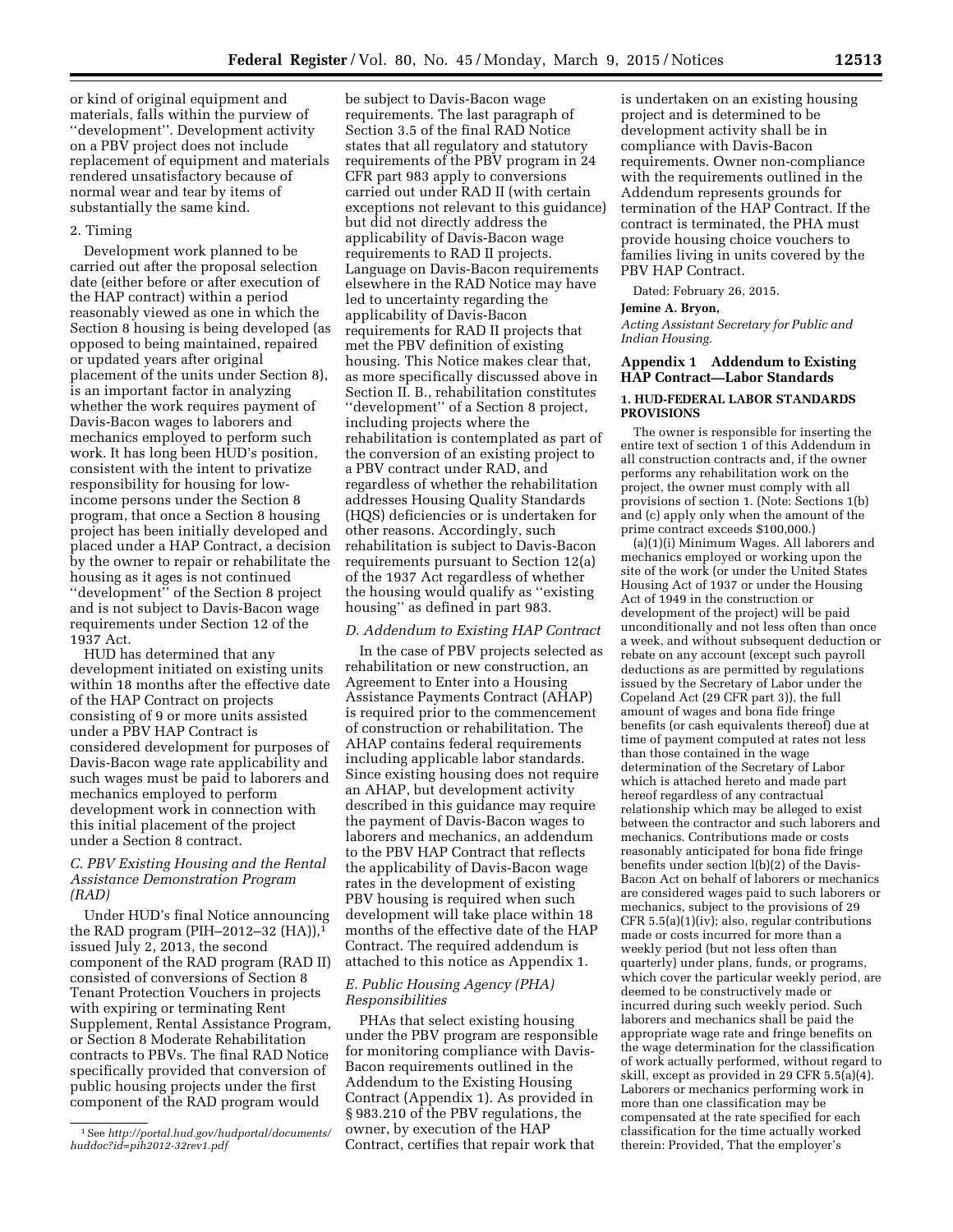payroll records accurately set forth the time spent in each classification in which work is performed. The wage determination (including any additional classification and wage rates conformed under 29 CFR 5.5(a)(1)(ii) and the Davis-Bacon poster (WH– 1321)) shall be posted at all times by the contractor and its subcontractors at the site of the work in a prominent and accessible place where it can be easily seen by the workers.

(ii)(A) Any class of laborers or mechanics which is not listed in the wage determination and which is to be employed under the contract shall be classified in conformance with the wage determination. HUD shall approve an additional classification and wage rate and fringe benefits therefor only when the following criteria have been met: (1) The work to be performed by the classification requested is not performed by a classification in the wage determination; (2) The classification is utilized in the area by the construction industry; and (3) The proposed wage rate, including any bona fide fringe benefits, bears a reasonable relationship to the wage rates contained in the wage determination.

(B) If the contractor and the laborers and mechanics to be employed in the classification (if known), or their representatives, and HUD or its designee agree on the classification and wage rate (including the amount designated for fringe benefits where appropriate), a report of the action taken shall be sent by HUD or its designee to the Administrator of the Wage and Hour Division, Employment Standards Administration, U.S. Department of Labor, Washington, DC 20210. The Administrator, or an authorized representative, will approve, modify, or disapprove every additional classification action within 30 days of receipt and so advise HUD or its designee or will notify HUD or its designee within the 30-day period that additional time is necessary.

(C) In the event the contractor, the laborers or mechanics to be employed in the classification or their representatives, and HUD or its designee do not agree on the proposed classification and wage rate (including the amount designated for fringe benefits, where appropriate), HUD or its designee shall refer the questions, including the views of all interested parties and the recommendation of HUD or its designee, to the Administrator for determination. The Administrator, or an authorized representative, will issue a determination within 30 days of receipt and so advise HUD or its designee or will notify HUD or its designee within the 30-day period that additional time is necessary.

(D) The wage rate (including fringe benefits where appropriate) determined pursuant to subparagraphs  $(a)(1)(ii)(B)$  or  $(C)$  of this paragraph, shall be paid to all workers performing work in the classification under this contract from the first day on which work is performed in the classification.

(iii) Whenever the minimum wage rate prescribed in the contract for a class of laborers or mechanics includes a fringe benefit which is not expressed as an hourly rate, the contractor shall either pay the benefit as stated in the wage determinations

or shall pay another bona fide fringe benefit or an hourly cash equivalent thereof.

(iv) If the contractor does not make payments to a trustee or other third person, the contractor may consider as part of the wages of any laborer or mechanic the amount of any costs reasonably anticipated in providing bona fide fringe benefits under a plan or program: Provided, That the Secretary of Labor has found, upon the written request of the contractor, that the applicable standards of the Davis-Bacon Act have been met. The Secretary of Labor may require the contractor to set aside in a separate account assets for the meeting of obligations under the plan or program.

(2) Withholding. HUD or its designee shall upon its own action or upon written request of an authorized representative of the Department of Labor withhold or cause to be withheld from the contractors under this contract or any other Federal contract with the same prime contractor, or any other Federally-assisted contract subject to Davis-Bacon prevailing wage requirements, which is held by the same prime contractor, so much of the accrued payments or advances as may be considered necessary to pay laborers and mechanics, including apprentices, trainees and helpers, employed by the contractor or any subcontractor the full amount of wages required by the contract. In the event of failure to pay any laborer or mechanic, including any apprentice, trainee or helper, employed or working on the site of the work (or under the United States Housing Act of 1937 or under the Housing Act of 1949 in the construction or development of the project), all or part of the wages required by the contract, HUD or its designee may, after written notice to the contractor, sponsor, applicant, or owner, take such action as may be necessary to cause the suspension of any further payment, advance, or guarantee of funds until such violations have ceased. HUD or its designee may, after written notice to the contractor, disburse such amounts withheld for and on account of the contractor or subcontractor to the respective employees to whom they are due.

(3)(i) Payrolls and Basic Records. Payrolls and basic records relating thereto shall be maintained by the contractor during the course of the work and preserved for a period of three years thereafter for all laborers and mechanics working at the site of the work (or under the United States Housing Act of 1937, or under the Housing Act of 1949, in the construction or development of the project). Such records shall contain the name, address, and social security number of each such worker, his or her correct classification, hourly rates of wages paid (including rates of contributions or costs anticipated for bona fide fringe benefits or cash equivalents thereof of the types described in section l(b)(2)(B) of the Davis-Bacon Act), daily and weekly number of hours worked, deductions made and actual wages paid. Whenever the Secretary of Labor has found under 29 CFR 5.5 (a) $(1)(iv)$  that the wages of any laborer or mechanic include the amount of any costs reasonably anticipated in providing benefits under a plan or program described in section  $l(b)(2)(B)$  of the Davis-Bacon Act, the contractor shall maintain records which

show that the commitment to provide such benefits is enforceable, that the plan or program is financially responsible, and that the plan or program has been communicated in writing to the laborers or mechanics affected, and records which show the costs anticipated or the actual cost incurred in providing such benefits. Contractors employing apprentices or trainees under approved programs shall maintain written evidence of the registration of apprenticeship programs and certification of trainee programs, the registration of the apprentices and trainees, and the ratios and wage rates prescribed in the applicable programs.

(ii)(A) The contractor shall submit weekly for each week in which any contract work is performed a copy of all payrolls to HUD or its designee if the agency is a party to the contract, but if the agency is not such a party, the contractor will submit the payrolls to the applicant, sponsor, or owner, as the case may be, for transmission to HUD or its designee. The payrolls submitted shall set out accurately and completely all of the information required to be maintained under 29 CFR  $5.5(a)(3)(i)$ , except that full social security numbers and home addresses shall not be included on weekly transmittals. Instead the payrolls shall only need to include an individually identifying number for each employee (*e.g.*, the last four digits of the employee's social security number). The required weekly payroll information may be submitted in any form desired. Optional Form WH–347 is available for this purpose from the Wage and Hour Division Web site at *[http://www.dol.gov/esa/whd/forms/](http://www.dol.gov/esa/whd/forms/wh347instr.htm) [wh347instr.htm](http://www.dol.gov/esa/whd/forms/wh347instr.htm)* or its successor site. The prime contractor is responsible for the submission of copies of payrolls by all subcontractors. Contractors and subcontractors shall maintain the full social security number and current address of each covered worker, and shall provide them upon request to HUD or its designee if the agency is a party to the contract, but if the agency is not such a party, the contractor will submit them to the applicant, sponsor, or owner, as the case may be, for transmission to HUD or its designee, the contractor, or the Wage and Hour Division of the Department of Labor for purposes of an investigation or audit of compliance with prevailing wage requirements. It is not a violation of this section for a prime contractor to require a subcontractor to provide addresses and social security numbers to the prime contractor for its own records, without weekly submission to the sponsoring government agency (or the applicant, sponsor, or owner).

(B) Each payroll submitted shall be accompanied by a ''Statement of compliance,'' signed by the contractor or subcontractor or his or her agent who pays or supervises the payment of the persons employed under the contract and shall certify the following: (1) That the payroll for the payroll period contains the information required to be provided under 29 CFR 5.5(a)(3)(ii), the appropriate information is being maintained under 29 CFR 5.5 (a)(3)(i), and that such information is correct and complete; (2) That each laborer or mechanic (including each helper, apprentice, and trainee) employed on the contract during the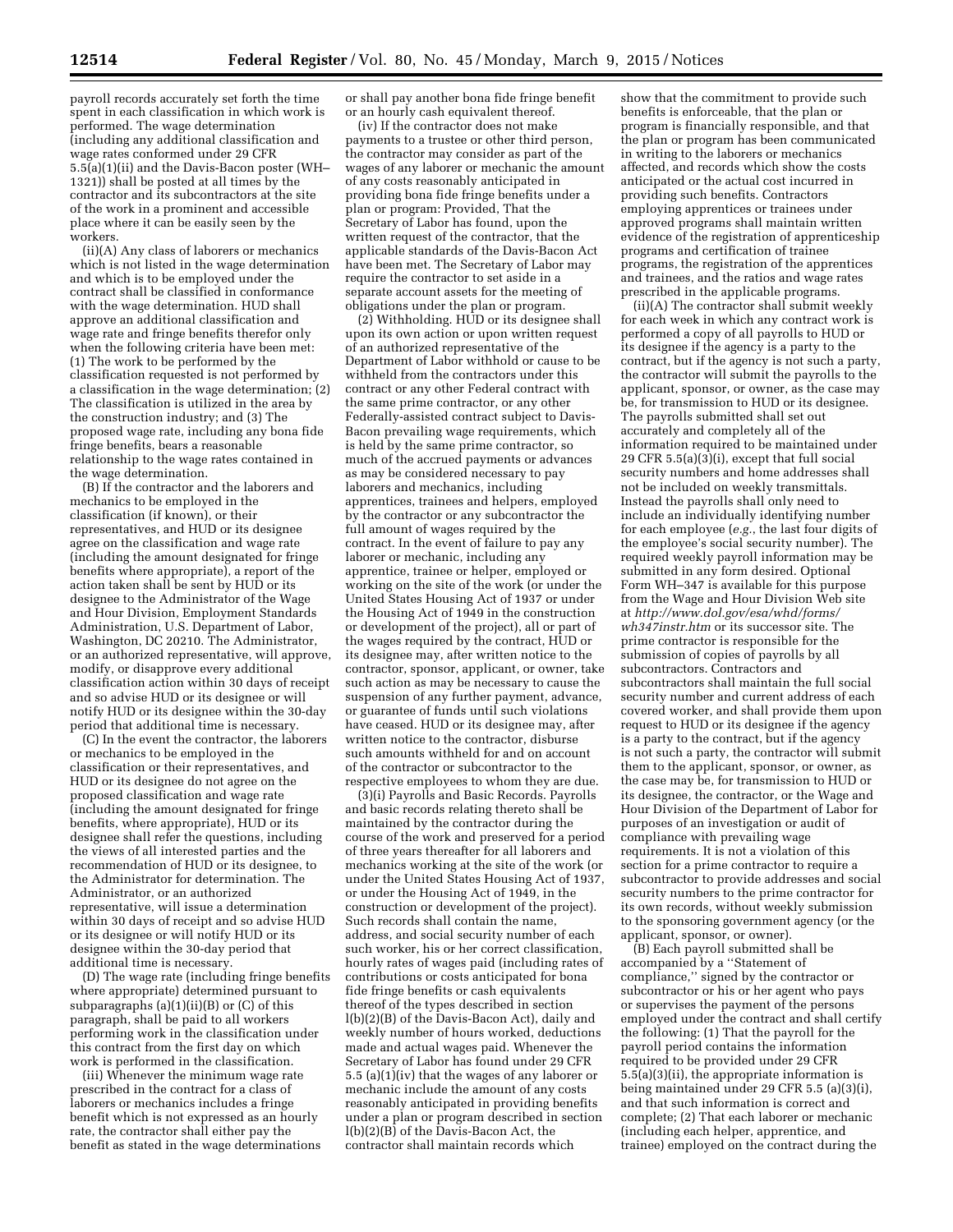payroll period has been paid the full weekly wages earned, without rebate, either directly or indirectly, and that no deductions have been made either directly or indirectly from the full wages earned, other than permissible deductions as set forth in 29 CFR part 3; (3) That each laborer or mechanic has been paid not less than the applicable wage rates and fringe benefits or cash equivalents for the classification of work performed, as specified in the applicable wage determination incorporated into the contract.

(C) The weekly submission of a properly executed certification set forth on the reverse side of Optional Form WH–347 shall satisfy the requirement for submission of the ''Statement of Compliance'' required by paragraph  $(a)(3)(ii)(B)$  of this section.

(D) The falsification of any of the above certifications may subject the contractor or subcontractor to civil or criminal prosecution under section 1001 of Title 18 and section 3801 *et seq.* of Title 31 of the United States Code.

(iii) The contractor or subcontractor shall make the records required under paragraph (a)(3)(i) of this section available for inspection, copying, or transcription by authorized representatives of HUD or its designee or the Department of Labor, and shall permit such representatives to interview employees during working hours on the job. If the contractor or subcontractor fails to submit the required records or to make them available, HUD or its designee may, after written notice to the contractor, sponsor, applicant, or owner, take such action as may be necessary to cause the suspension of any further payment, advance, or guarantee of funds. Furthermore, failure to submit the required records upon request or to make such records available may be grounds for debarment action pursuant to 29 CFR 5.12.

(4)(i) Apprentices and Trainees. Apprentices. Apprentices will be permitted to work at less than the predetermined rate for the work they performed when they are employed pursuant to and individually registered in a bona fide apprenticeship program registered with the U.S. Department of Labor, Employment and Training Administration, Office of Apprenticeship Training, Employer and Labor Services or with a State Apprenticeship Agency recognized by the Office, or if a person is employed in his or her first 90 days of probationary employment as an apprentice in such an apprenticeship program, who is not individually registered in the program, but who has been certified by the Office of Apprenticeship Training, Employer and Labor Services or a State Apprenticeship Agency (where appropriate) to be eligible for probationary employment as an apprentice. The allowable ratio of apprentices to journeymen on the job site in any craft classification shall not be greater than the ratio permitted to the contractor as to the entire work force under the registered program. Any worker listed on a payroll at an apprentice wage rate, who is not registered or otherwise employed as stated above, shall be paid not less than the applicable wage rate on the wage determination for the classification of work

actually performed. In addition, any apprentice performing work on the job site in excess of the ratio permitted under the registered program shall be paid not less than the applicable wage rate on the wage determination for the work actually performed. Where a contractor is performing construction on a project in a locality other than that in which its program is registered, the ratios and wage rates (expressed in percentages of the journeyman's hourly rate) specified in the contractor's or subcontractor's registered program shall be observed. Every apprentice must be paid at not less than the rate specified in the registered program for the apprentice's level of progress, expressed as a percentage of the journeymen hourly rate specified in the applicable wage determination. Apprentices shall be paid fringe benefits in accordance with the provisions of the apprenticeship program. If the apprenticeship program does not specify fringe benefits, apprentices must be paid the full amount of fringe benefits listed on the wage determination for the applicable classification. If the Administrator determines that a different practice prevails for the applicable apprentice classification, fringes shall be paid in accordance with that determination. In the event the Office of Apprenticeship Training, Employer and Labor Services, or a State Apprenticeship Agency recognized by the Office, withdraws approval of an apprenticeship program, the contractor will no longer be permitted to utilize apprentices at less than the applicable predetermined rate for the work performed until an acceptable program is approved.

(ii) Trainees. Except as provided in 29 CFR 5.16, trainees will not be permitted to work at less than the predetermined rate for the work performed unless they are employed pursuant to and individually registered in a program which has received prior approval, evidenced by formal certification by the U.S. Department of Labor, Employment and Training Administration. The ratio of trainees to journeymen on the job site shall not be greater than permitted under the plan approved by the Employment and Training Administration. Every trainee must be paid at not less than the rate specified in the approved program for the trainee's level of progress, expressed as a percentage of the journeyman hourly rate specified in the applicable wage determination. Trainees shall be paid fringe benefits in accordance with the provisions of the trainee program. If the trainee program does not mention fringe benefits, trainees shall be paid the full amount of fringe benefits listed on the wage determination unless the Administrator of the Wage and Hour Division determines that there is an apprenticeship program associated with the corresponding journeyman wage rate on the wage determination which provides for less than full fringe benefits for apprentices. Any employee listed on the payroll at a trainee rate who is not registered and participating in a training plan approved by the Employment and Training Administration shall be paid not less than the applicable wage rate on the wage determination for the classification of work actually performed. In addition, any trainee performing work on the

job site in excess of the ratio permitted under the registered program shall be paid not less than the applicable wage rate on the wage determination for the work actually performed. In the event the Employment and Training Administration withdraws approval of a program, the contractor will no longer be permitted to utilize trainees at less than the applicable predetermined rate for the work performed until an acceptable program is approved.

(iii) Equal Employment Opportunity. The utilization of apprentices, trainees and journeymen under this part shall be in conformity with the equal employment opportunity requirements of Executive Order 11246, as amended, and 29 CFR part 30.

(5) Compliance with Copeland Act Requirements. The contractor shall comply with the requirements of 29 CFR part 3 which are incorporated by reference in this Addendum.

(6) Subcontracts. The contractor or subcontractor will insert in any subcontracts the clauses contained in section 1(a)(1) through (11) and such other clauses as HUD or its designee may by appropriate instructions require, and also a clause requiring the subcontractors to include these clauses in any lower tier subcontracts. The prime contractor shall be responsible for the compliance by any subcontractor or lower tier subcontractor with all the contract clauses in this section 1(a).

(7) Contract Terminations; Debarment. A breach of the contract clauses in 29 CFR 5.5 may be grounds for termination of the contract, and for debarment as a contractor and a subcontractor as provided in 29 CFR 5.12.

(8) Compliance with Davis-Bacon and Related Act Requirements. All rulings and interpretations of the Davis-Bacon and related Acts contained in 29 CFR parts 1, 3, and 5 are herein incorporated by reference in this contract.

(9) Disputes Concerning Labor Standards. Disputes arising out of the labor standards provisions of this contract shall not be subject to the general disputes clause of this contract. Such disputes shall be resolved in accordance with the procedures of the Department of Labor set forth in 29 CFR parts 5, 6, and 7. Disputes within the meaning of this clause include disputes between the contractor (or any of its subcontractors) and HUD or its designee, the U.S. Department of Labor, or the employees or their representatives.

(10)(i) Certification of Eligibility. By entering into this Addendum, the contractor certifies that neither it (nor he or she) nor any person or firm who has an interest in the contractor's firm is a person or firm ineligible to be awarded Government contracts by virtue of section 3(a) of the Davis-Bacon Act or 29 CFR 5.12(a)(1) or to be awarded HUD contracts or participate in HUD programs pursuant to 24 CFR part 24.

(ii) No part of this Contract shall be subcontracted to any person or firm ineligible for award of a Government contract by virtue of section 3(a) of the Davis-Bacon Act or 29 CFR 5.12(a)(1) or to be awarded HUD contracts or participate in HUD programs pursuant to 24 CFR part 24.